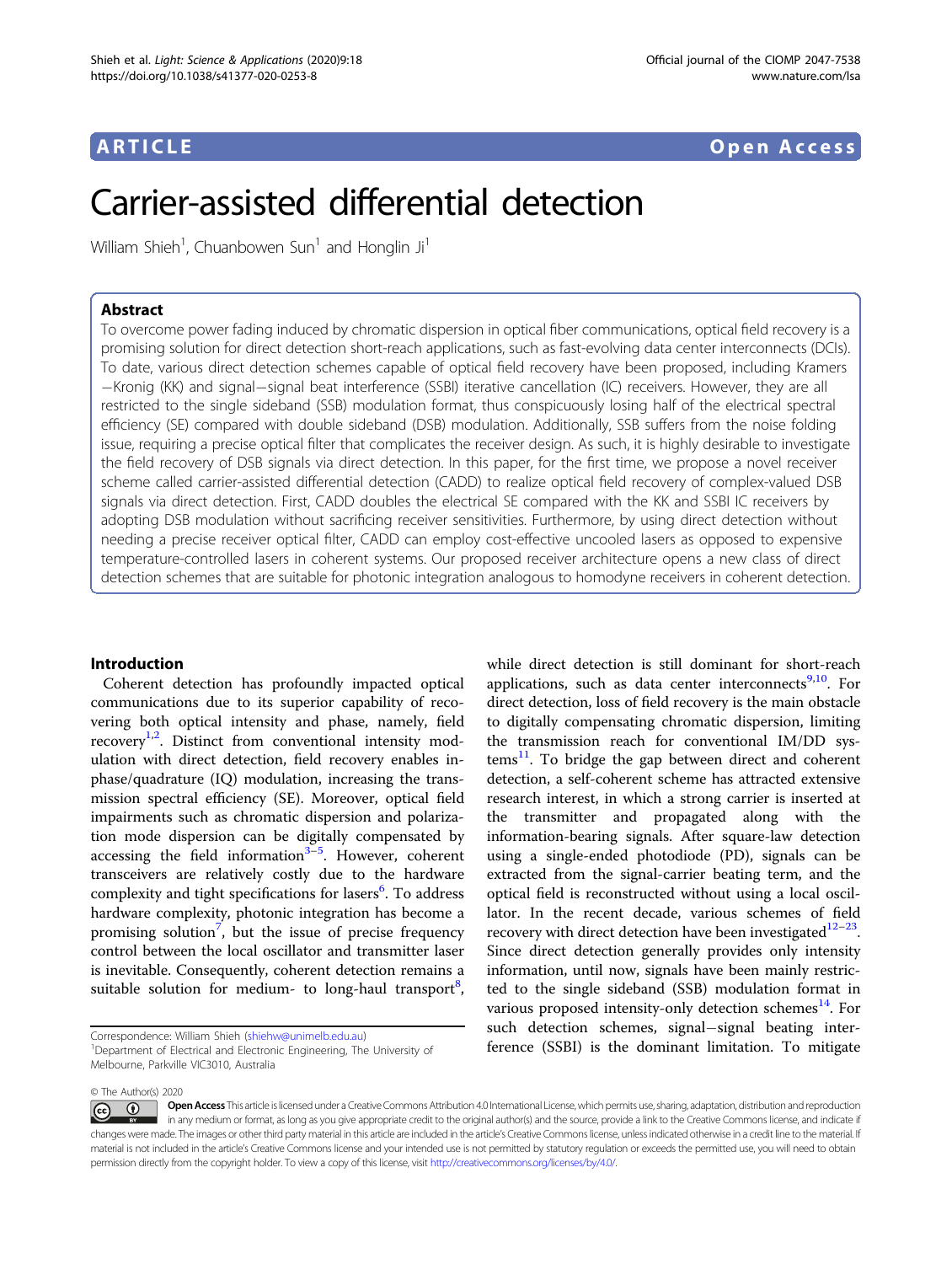SSBI, a frequency gap, which is commonly as wide as the signal bandwidth, can be placed between the carrier and signals $15$ . To overcome the poor SE of the above approach, a self-coherent scheme without a frequency gap has been proposed in which SSBI can be estimated and then subtracted in an iterative manner $16-18$  $16-18$  $16-18$ . In recent years, the Kramers−Kronig (KK) receiver has been proposed to effectively mitigate SSBI without using iterations<sup>19</sup>. Via KK relations, the phase of signals is obtained using the intensity information. Since the SSB modulation format is adopted for KK receivers, twin- $SSB^{20,21}$  $SSB^{20,21}$  $SSB^{20,21}$  $SSB^{20,21}$  $SSB^{20,21}$  and  $WDM<sup>22,23</sup>$  $WDM<sup>22,23</sup>$  $WDM<sup>22,23</sup>$  $WDM<sup>22,23</sup>$  $WDM<sup>22,23</sup>$ -based KK receivers implemented with optical filters have been proposed to fully utilize the optical spectrum. Compared to the optical SE, however, a high electrical SE is a more dictating factor for short-reach applications. For KK or SSBI iterative cancellation receivers, the electrical SE is intrinsically limited by the SSB modulation format. Since one sideband is unfilled, half of the electrical SE is lost. Apart from the electrical SE, SSB signals suffer from noise folding due to the square-law detection of the photodiode. Consequently, rather than SSB signals, it is highly desirable to investigate the direct detection of complex-valued double sideband (DSB) signals with field recovery. Although there are some demonstrations of DSB direct detection via block-wise phase switching<sup>24,25</sup>, the effective SE is reduced by half due to the repetition of data.

In this paper, we propose a novel receiver scheme for detecting complex-valued double sideband (DSB) signals with field recovery, called carrier-assisted differential detection (CADD). Both the lower and upper sidebands are filled with uncorrelated informationbearing signals. Compared with SSB modulation, the electrical SE is increased by a factor of approximately 1.8 without sacrificing the receiver sensitivity. In addition, no precise optical filters are needed for the CADD receiver, indicating the potential of utilizing low-cost uncooled lasers for the CADD receiver scheme. CADD possesses two advantages over conventional carrier-less differential detection  $(CDD)^5$  $(CDD)^5$  for field recovery: (i) CADD doubles the electrical SE compared to CDD, as CADD recovers the linear signal while CDD needs to recover the second-order signal-to-signal beating term, and (ii) CADD is insensitive to chromatic dispersion, while CDD is not. This is because without a carrier, the field of CDD can reach zero, which makes differential detection impossible for large chromatic dispersion. The advantage of CADD over the KK receiver in direct detection is analogous to that of homodyne over heterodyne receivers in coherent detection—although CADD requires a larger number of components, it reduces the optoelectronic bandwidth by half. By adopting photonic integration, either in the InP or silicon photonics (SiP) platform, the large component

count in CADD will be much mitigated, while the reduced bandwidth of CADD will greatly reduce the overall implementation cost. Compared to coherent homodyne receivers, CADD does not require highly stable and low-linewidth lasers, leading to a more compact and cost-effective solution suitable for shortreach applications such as intra-data interconnects and ultra-high-speed wireless fronthaul networks.

### **Results**

#### Architecture of the CADD receiver

To reconstruct the optical field, a carrier is necessary to obtain the desired carrier-signal beating term. We denote the carrier and signal field as C and S, respectively. Assuming that the responsivity of the photodiode equals 1 for simplicity, after square-law detection, the received photocurrent  $I$  can be expressed as

$$
I = |C + S|^2 = |C|^2 + |S|^2 + 2\text{Re}[C^* \cdot S]
$$
 (1)

where \* stands for conjugation, and Re[·] stands for the real part. For the right-hand side of the above equation, only the last term  $2Re[C^*S]$  is the desired term. Since this term represents the real value, SSB signals with real and imaginary parts satisfying the Hilbert transform can be recovered, while complex-valued DSB signals with no such property cannot be recovered merely via the term  $2Re[C^*S].$ 

Figure [1a](#page-2-0) depicts the structure for the proposed CADD receiver to recover complex-valued DSB signals. The input of the CADD receiver consists of the carrier and the signals, denoted by  $C + S(t)$ . An optical coupler is utilized to split the input into two paths, with an optical delay of time  $\tau$  on one path, corresponding to  $C + S(t - \tau)$ . Without loss of generality, we have assumed that the carrier C is a real-valued constant. This is justified, as the optical delay  $\tau$  is on the order of the baud period, and the carrier phase change would be insignificant with a delay of  $\tau$ . The delayed path is further split into two branches, one of which is fed into a single-ended photodiode. The photocurrent of the single-ended photodiode  $R_1$  is expressed as

$$
R_1 = |C + S(t - \tau)|^2 = |C|^2 + |S(t - \tau)|^2
$$
  
+ 
$$
C[S(t - \tau) + S^*(t - \tau)]
$$
 (2)

The two optical signals at the output of the coupler,  $C + S(t)$  and  $C + S(t - \tau)$ , are input into an optical hybrid and then fed into two balanced photodiodes (BPDs). The photocurrents of the two BPDs,  $I_1$  and  $I_2$ , are thus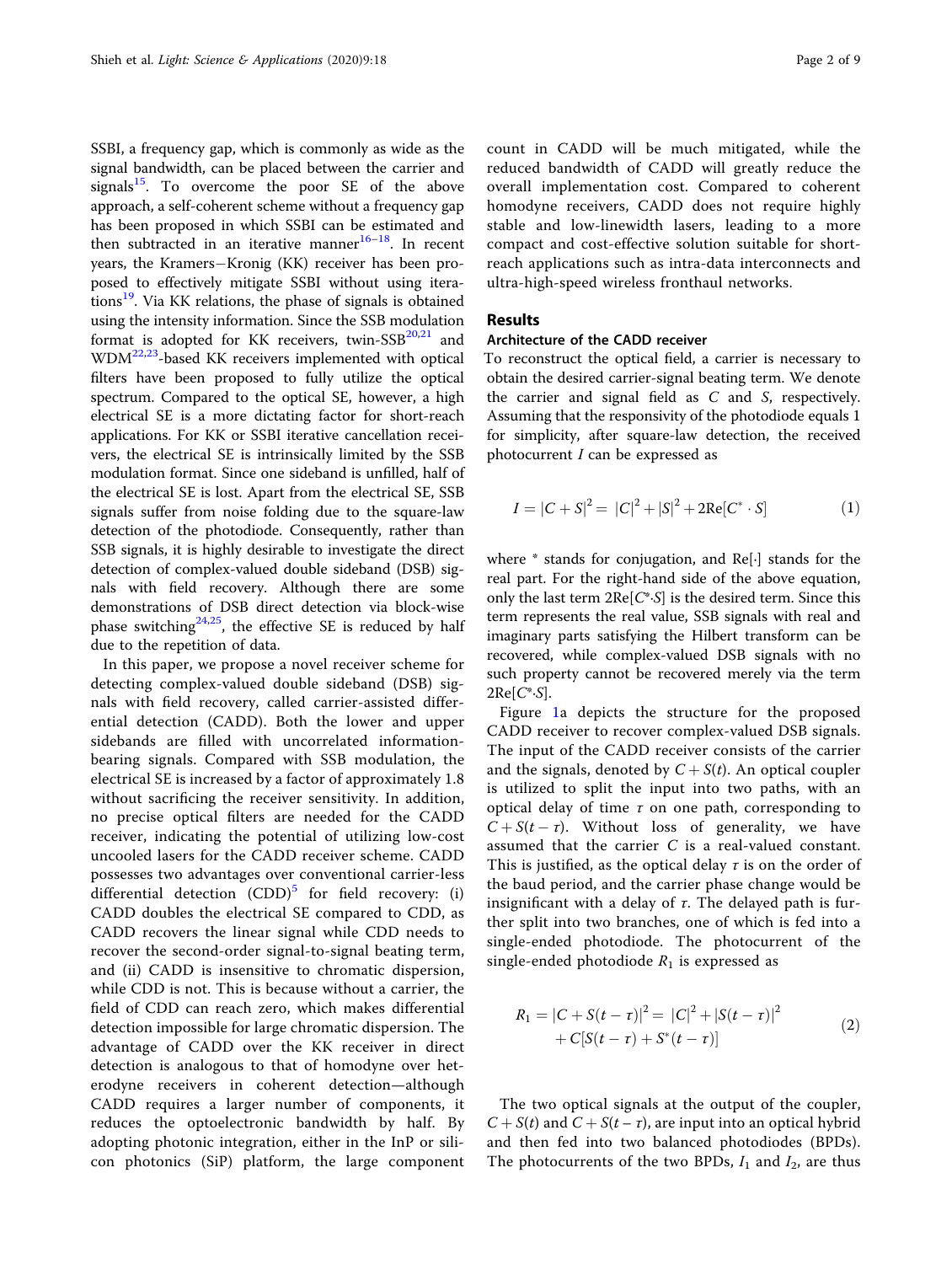<span id="page-2-0"></span>

given by

$$
I_1 = 4\text{Re}\{ [C + S(t - \tau)]^* \cdot [C + S(t)] \}
$$
  
\n
$$
I_2 = 4\text{Im}\{ [C + S(t - \tau)]^* \cdot [C + S(t)] \}
$$
\n(3)

where  $\text{Re}\{\cdot\}$  and  $\text{Im}\{\cdot\}$  represent the real and imaginary parts, respectively. It is worth noting that a  $3 \times 3$  coupler can serve the same function as the  $90^{\circ}$  optical hybrid<sup>[26](#page-8-0)</sup> with a lower cost. We reconstruct a complex-valued signal from  $I_1$  and  $I_2$  as

$$
R_2 = (I_1 + jI_2)/4 = |C|^2 + C[S(t) + S^*(t - \tau)]
$$
  
+
$$
S(t) \cdot S^*(t - \tau)
$$
 (4)

Strictly, C and S should be expressed as  $Ce^{i2\pi f_0 t}$  and  $Se^{i2\pi f_0t}$ , where  $f_0$  is the carrier frequency. As such, there exists an additional common phase term in  $P_1$ , which can exists an additional common phase term in  $R_2$ , which can be easily estimated and compensated with receiver digital signal processing (DSP). We subtract  $R_1$  from  $R_2$  and obtain

$$
R = R_2 - R_1 = C[S(t) - S(t - \tau)] + S_2
$$
 (5)

where  $S_2 = S(t)S^*(t-\tau) - |S(t-\tau)|^2$ , which is the second-order SSBL It follows from Eq. (5) that the desired second-order SSBI. It follows from Eq. (5) that the desired linear term  $S(t) - S(t - \tau)$  can be expressed as

$$
S(t) - S(t - \tau) = (R - S_2) / C \tag{6}
$$

Taking the Fourier transform of Eq. (6), we obtain

$$
S(f) = (1 - e^{j2\pi f \tau})^{-1} \mathcal{F}\{(R - S_2)/C\}
$$
  
=  $H(f)^{-1} \mathcal{F}\{(R - S_2)/C\}$  (7)

where  $S(f)$  is the Fourier transform of  $S(t)$ , namely,  $S(f) = \mathcal{F}{S(t)}$ . We define the transfer function of the CADD receiver as  $H(f)$ , which equals  $1 - e^{i2\pi f \tau}$ , in essence,

the transfer function of an interferometer with a delay of τ. As shown in Eq. (5), despite SSBI distortions  $S_2$ , the desired term of  $S(t) - S(t - \tau)$  is amplified by the carrier C. Thus, a strong carrier mitigates the effects of SSBI distortions, which in turn enables relatively accurate preliminary symbol decisions using  $R$ . Equation  $(7)$  is the main formula used to reconstruct  $S(f)$ . The SSBI term  $S_2$ can be reconstructed via the preliminary symbol decision and then subtracted from  $R$  iteratively. The preliminary symbol decision is made by setting  $S_2$  to zero. Further discussion on the transfer function  $H(f)$  can be found in the "Materials and methods" section.

Although the CADD architecture shown in Fig. 1a comprises three photodetectors, the required bandwidth of each one is reduced by half compared to SSB signal detection. For photonics integrated circuits (PICs), such as silicon photonics, the cost of an integrated circuit is mainly dominated by the electrical bandwidth of the circuit; namely, adding two more photodetectors into the PIC would not significantly increase the cost but double the receiver bandwidth would. Additionally, the system performance analysis is based on the optical signal-tonoise ratio (OSNR) sensitivity, and as such, the impact of receiver passive component loss and noise are immaterial and are not considered in this paper.

#### Digital signal processing for CADD

Orthogonal frequency division multiplexing (OFDM) modulation is adopted to demonstrate the CADD receiver scheme. To enhance the SE, no cyclic prefix is inserted. As shown on the right-hand side of Eq. (7), transfer function  $H(f)$  has a null point at  $f = 0$ , and SSBI can be dramatically amplified around zero frequency. Hence, a small frequency gap (e.g., 10% of the signal bandwidth) is inserted in the vicinity of zero frequency. It is noted that such a frequency gap is not implemented to fully accommodate SSBI. In practice, the frequency of the gap for CADD can be merely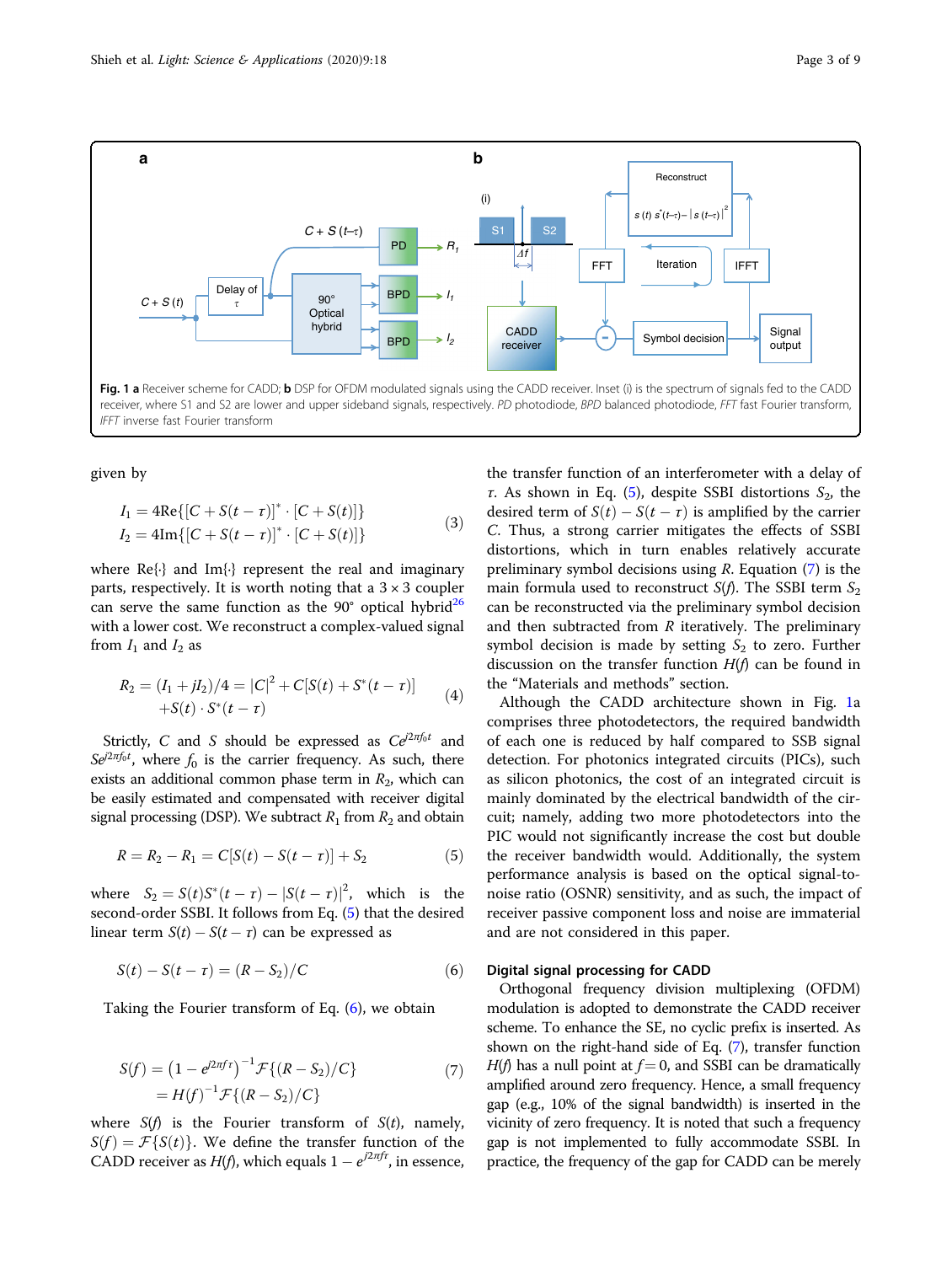

approximately 10% of the signal bandwidth. For example, the frequency gap  $\Delta f$  can be as narrow as 2.5 GHz for 25-Gbaud signals. The spectrum of signals along with the carrier is shown in insert (i) of Fig. [1](#page-2-0)b.

As shown in Fig. [1](#page-2-0)b, DSB signals along with a carrier are fed into the CADD receiver, with the same structure as depicted in Fig. [1a](#page-2-0), which outputs the OFDM signal  $S(f)$ using Eq. [\(7](#page-2-0)) in the frequency domain. To eliminate SSBI  $S<sub>2</sub>$  in an iterative manner, preliminary symbol decisions are made in the frequency domain for OFDM signals. IFFT is utilized to transform symbol decisions into the time domain signal  $S(t)$ , and then, SSBI is reconstructed by using the relation  $S_2 = S(t)S^*(t-\tau) - |S(t-\tau)|^2$ .<br>Since the output of CADD S(A is in the frequency domain Since the output of CADD  $S(f)$  is in the frequency domain, FFT is needed to transform SSBI to the frequency domain and then subtract it from  $S(f)$ . After several iterations (e.g., four iterations), the system performance converges, indicating that the SSBI has been effectively mitigated.

#### System impact of the transfer function

The gist of the CADD receiver is to eliminate SSBI. As shown in Eqs. [\(5](#page-2-0))–([7\)](#page-2-0), we estimate  $S(t) - S(t - \tau)$  via R by assuming that SSBI  $S_2$  equals zero for the first iteration. Although SSBI can be reconstructed and then eliminated iteratively, it is highly preferable to suppress SSBI before iterative cancellation. For the CADD receiver, its unique transfer function (which will be discussed further in "Materials and methods") suggests a tactful approach to suppress SSBI by inserting a small frequency gap (e.g., 10% of the signal bandwidth). The benefit of the frequency gap in CADD is twofold: (i) SSBI, which is generally more severe in the vicinity of the zero frequency region, does not totally overlap with the signal spectrum due to the gap and hence produces less distortion for informationbearing signals; (ii) when the magnitude of the transfer function  $H(f)$  is greater than 1, SSBI is suppressed via the transfer function of CADD. Since the transfer function of the CADD receiver  $H(f)$  is also a function of optical delay  $\tau$ , a desired frequency region with suppressed SSBI can be obtained by adjusting the optical delay  $\tau$ .

To demonstrate the effectiveness of SSBI suppression, we investigate the detection of 25-Gbaud 16QAM OFDM signals using the CADD receiver with a sampling rate of 50 Gsample/s. The optical delay is 50 ps, and the frequency gap is 2.5 GHz. The information-bearing signals occupy the bandwidths of [−13.75 GHz, −1.25 GHz] and [1.25 GHz, 13.75 GHz], indicating a frequency gap of 10% of the signal bandwidth. In Fig. 2a, the green dotted line represents the spectrum of  $S(t) - S(t - \tau)$ , with no distortions due to SSBI. After implementing transfer function  $H(f)$  as shown in Eq. ([7\)](#page-2-0), the spectrum of recovered signal  $S(t)$  is shown as the blue solid line in Fig. 2a. Spectra of SSBI are shown in Fig. 2b. Due to the transfer function of the CADD receiver, SSBI is significantly enhanced at frequencies of 0 and ±20 GHz. Since the null frequency of ±20 GHz is not within the information-bearing signal spectrum, these singularity spikes do not affect information-bearing signals. It is noted that in the frequency regions of [−16.7 GHz, −3.3 GHz] and [3.3 GHz, 16.7 GHz], SSBI can be suppressed by up to 6 dB. In addition, it can be concluded that SSBI suppression corresponds to an interplay between the frequency gap and optical delay, indicating that the CADD receiver can be optimized by inserting a frequency gap and tactfully adjusting the optical delay according to the signal bandwidth.

To optimize the optical delay, we keep the frequency gap as a fixed value, which is 2.5 GHz for the 25-Gbaud signals. The carrier-to-signal power ratio (CSPR) is set to 8 dB, four iterations are implemented to cancel SSBI, and the BER as a function of the OSNR is shown in Fig. [3](#page-4-0)a. Since the carrier is transmitted along with signals, both the carrier and information-bearing signal power are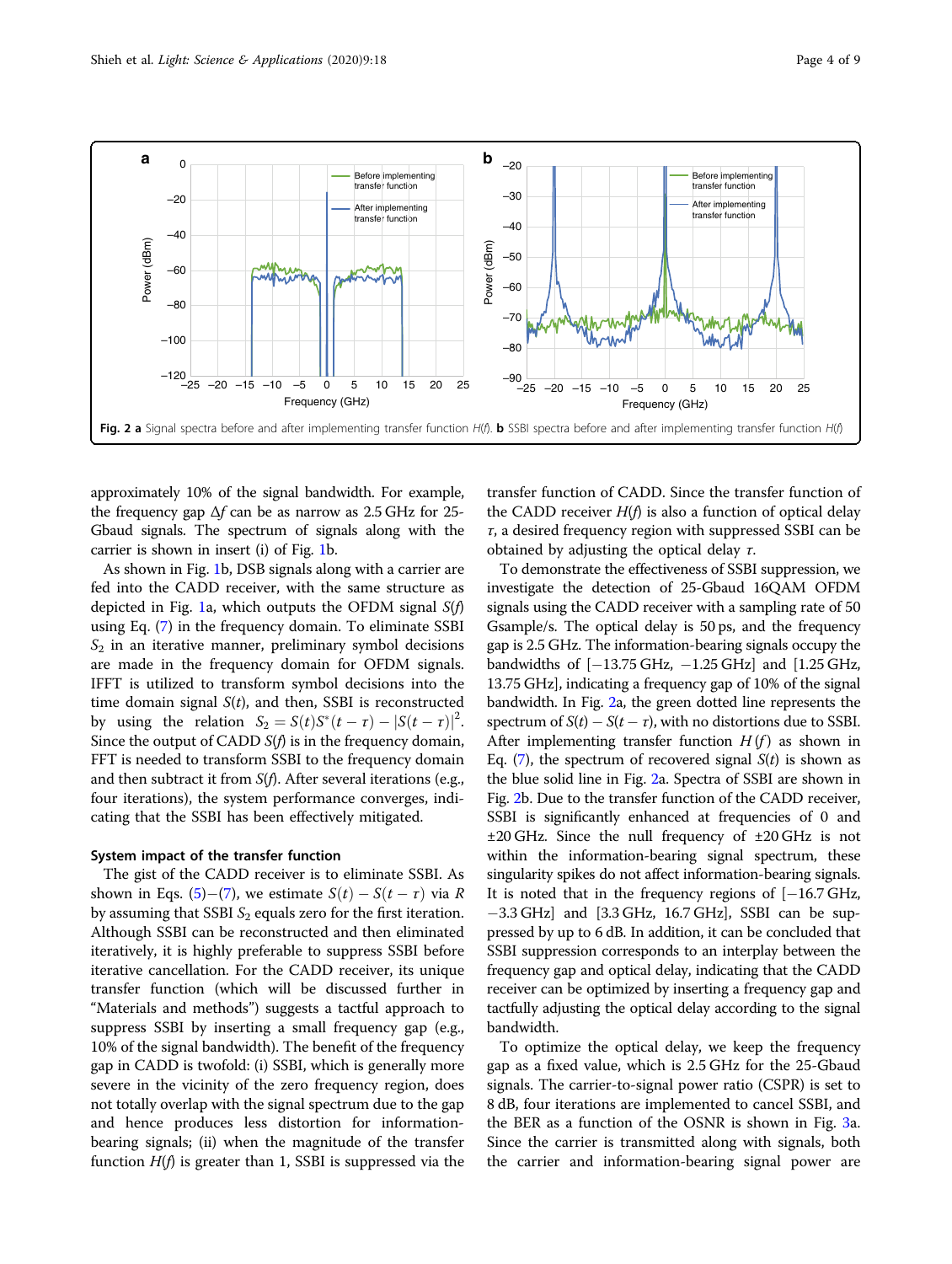<span id="page-4-0"></span>

considered as the "signal" power when calculating the OSNR. Among the various optical delay values shown in Fig. 3a, the delay of 60 ps is found to be the optimal.

The crux of optimizing the optical delay is to fit the information-bearing signals in the frequency region with SSBI suppression where the magnitude of the transfer function  $H(f)$  is greater than 1. When the delay is small, it is anticipated that the system performance will improve as the delay increases. This is the nature of differential detection, in which the signal difference from the interferometer is enhanced by using a larger delay. This is also manifested by the fact that the SSBI suppression region moves to a lower frequency when increasing the delay. However, when the interferometer delay becomes excessive, the second null point of the transfer function moves into the signal spectrum, degrading the system performance. As such, there exists an optimal delay for the receiver performance. To obtain the above results, we have used four iterations to mitigate SSBI. Figure 3b shows the BER as a function of iteration number. When the iteration number equals zero, we obtain the preliminary symbol decisions, which are used to reconstruct the SSBI, followed by iteration of SSBI mitigation. When the iteration number is greater than 4, more iterations do not bring about a substantial improvement. As such, in the following results, the iteration number is set to four.

#### Carrier-to-signal power ratio of CADD

In addition to the frequency gap and optical delay, the CSPR is another key factor to optimize for the CADD receiver. A high CSPR enlarges the desired term  $S(t)$  –  $S(t - \tau)$  relative to the SSBI. However, this reduces the effective signal power due to the high carrier power and hence degrades the OSNR. Taking the CSPR into consideration, optimization of the CADD receiver is a threeparameter process involving varying the CSPR, frequency gap and optical delay. To maximize the electrical SE, it is preferable to narrow the frequency gap. For a given frequency gap, we sweep the CSPR from 6 to 14 dB to identify the optimal value. For the 25-GBaud DSB 16QAM signals, a 20% frequency gap indicates that the gap occupies  $5 \text{ GHz}$  [−2.5 GHz, 2.5 GHz], and signals occupy the frequencies of [−15 GHz, −2.5 GHz] and [2.5 GHz, 15 GHz]. Figure [4a](#page-5-0), b depicts the BER as a function of CSPR for the 25-Gbaud 16QAM signals with frequency gaps of 5% and 20%, respectively.

For the 5% gap case, at the OSNR of 30 dB, the lowest BER occurs at a CSPR of 9 dB. As the OSNR decreases to 22 dB, the CSPR of 8 dB tends to have a similar performance as the 9-dB CSPR. For the 20% gap case, the optimal CSPR is 7 dB, as shown in Fig. [4](#page-5-0)b. This phenomenon indicates that the implementation of a frequency gap can relieve the requirement of high carrier power. This is because SSBI does not fully overlap with information-bearing signals, and a high CSPR is not required to obtain a strong replica of signals (e.g.,  $C[S(t) - S(t - \tau)]$  for CADD receivers).

#### OSNR sensitivity

To demonstrate the OSNR sensitivity of the CADD receiver with various frequency gaps, we optimize the optical delay and CSPR as discussed above. The frequency gap ranges from 5 to 25% for 25-Gbaud signals. The optimized parameters are listed in Table [1.](#page-5-0) The step sizes of the optimized optical delay and CSPR are 10 ps and 1 dB, respectively.

The optimal CSPRs shown in Table [1](#page-5-0) generally decrease as the frequency gap becomes wider, which agrees with the analysis previously discussed. Meanwhile, the optical delay decreases from 60 to 50 ps, which is due to the interplay between the frequency gap and SSBI suppression. As we insert a wider gap in the low frequency region, information-bearing signals are pushed into the higher frequency region, and hence, the optical delay should be correspondingly decreased to guarantee that signals are in the SSBI suppressed region. We simulate the transmission of 25-Gbaud OFDM 16QAM DSB signals using our proposed CADD receiver scheme. As a representative SSB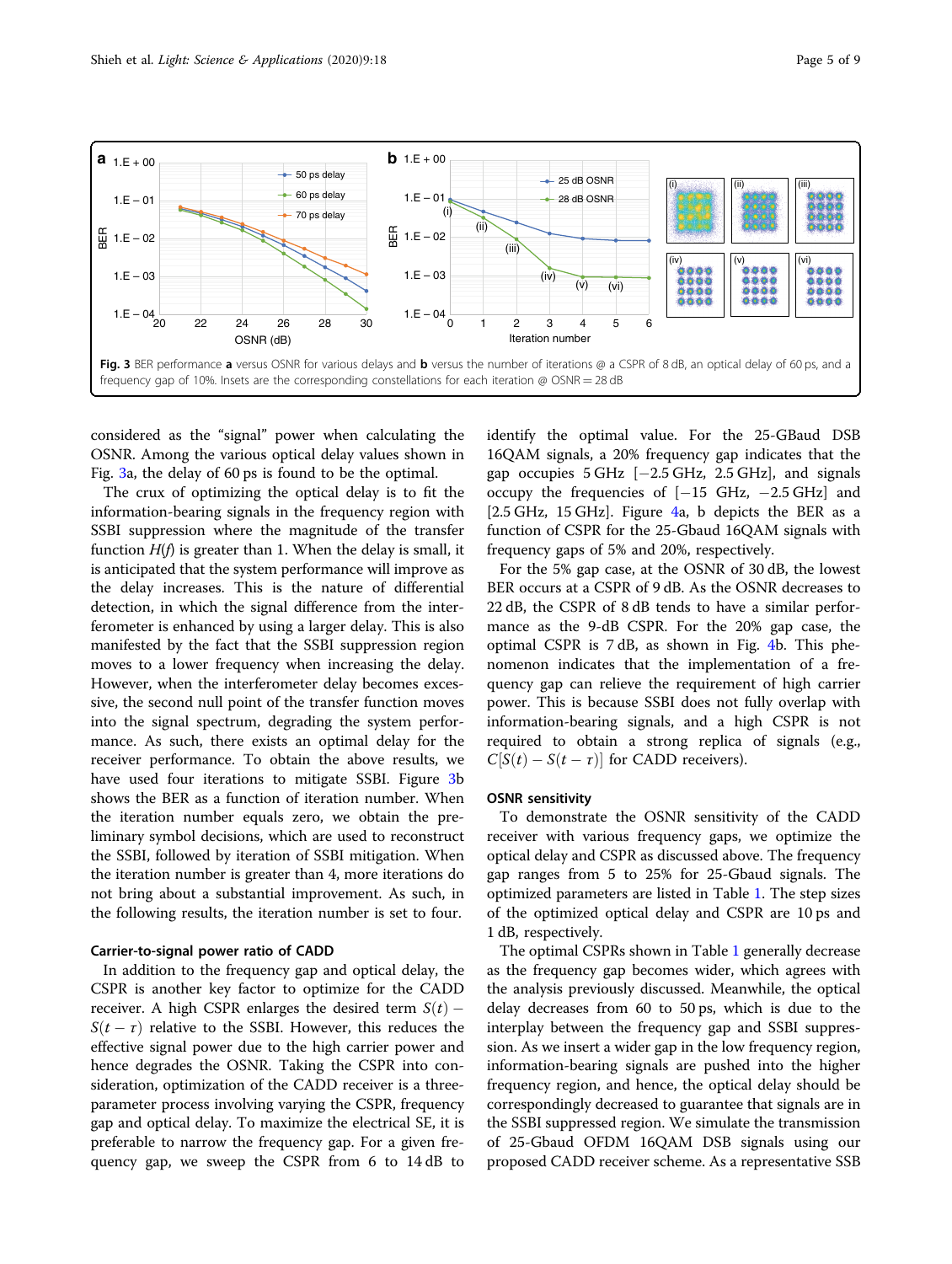<span id="page-5-0"></span>

Table 1 Optimal delay and CSPR for various frequency gaps

| Frequency gap (%) | Optical delay (ps) | CSPR (dB) |
|-------------------|--------------------|-----------|
| 5                 | 60                 | 9         |
| 10                | 60                 | 8         |
| 15                | 60                 | 8         |
| 20                | 50                 |           |
| 25                | 50                 |           |

case for reference, the performance of the KK receiver is also presented. Considering the requirement of a high oversampling rate for KK receivers $27$ , the sampling rate for the KK receiver is set to 100 Gsample/s, while for the CADD receiver, the sampling rate is 50 Gsample/s. With the same data rate of 100 Gbit/s, the OSNR sensitivities of the SSB case (e.g., KK receiver) and DSB case (e.g., CADD receiver) are presented in Fig. [5](#page-6-0) in terms of the BER and mutual information (MI). For the CADD receiver, the OFDM modulation format is adopted. In contrast, a single carrier is adopted for the KK receiver due to the low peakto-average power ratio (PAPR) of the single-carrier modulation format, which is beneficial for the KK recei $ver^{28}$ , and no PAPR reduction technique is employed<sup>29</sup>. The CSPR of the KK receiver is 6 dB, which is the optimal value, and the corresponding optimal parameters for CADD are listed in Table 1. Aiming to avoid sophisticated wavelength stabilization and control, no optical filters are implemented for the KK and CADD receivers. Figure [5](#page-6-0)a shows that both the KK and CADD receivers are effective in mitigating SSBI. For the CADD receiver, even with a narrow frequency gap (e.g., merely 5%), the receiver algorithm still works properly. As the frequency gap increases, the CADD receiver can achieve better OSNR sensitivity with the adjustment of the optical delay and CSPR. At the BER threshold of  $1 \times 10^{-3}$ , the OSNR

sensitivity of the CADD receiver with a 10% gap is 28 dB. By inserting a wider frequency gap, the OSNR sensitivity of CADD is further improved. For example, without sacrificing much of the SE, the OSNR sensitivity of the CADD receiver with a 25% gap is approximately 26 dB. It can be concluded that for CADD receivers, there exists a trade-off between the SE and OSNR sensitivity. In addition to the BER, the mutual information (MI) of the CADD and KK receivers is depicted in Fig. [5](#page-6-0)b. Since the MI greatly converges when the OSNR is high, the inset of Fig. [5](#page-6-0)b displays the zoom-in detailed MI at high OSNRs.

It is also worth noting that the transfer function of the CADD receiver is not uniform, leading to the signal-tonoise ratio (SNR) over the signal bandwidth not being uniform. Given that the OFDM modulation format is adopted for CADD receivers, we illustrate the SNR as a function of frequency for each iteration in Fig. [6](#page-6-0). Since the frequency gap is 10%, the SNR is not displayed in the region of  $[-1.25 \text{ GHz}, 1.25 \text{ GHz}]$ . For the preliminary decision (e.g., no iteration is conducted), the SNR in the low frequency region is low, indicating that the SSBI in this region is severe. However, this is a colored-SNR channel; in the SSBI suppressed region, the SNR can be improved by more than 10 dB. After performing several iterations, the SNR gradually improves, and the characteristics of the colored SNR are mitigated. This is because for OFDM signals, SSBI is reconstructed in the time domain, while symbol decisions are made in the frequency domain, revealing the low correlation between the reconstructed SSBI and symbol decisions, and as such, SSBI can be sufficiently eliminated. This phenomenon fundamentally empowers effective SSBI mitigation for CADD receivers. After the fourth iteration, the average SNR is 19.7 dB, with the lowest SNR in the low frequency region of approximately 15 dB. We also observe that when inserting a wider frequency gap (e.g., a 20% gap), the SNR curve over the signal bandwidth is more uniform than that in the 10% gap case shown in Fig. [6](#page-6-0).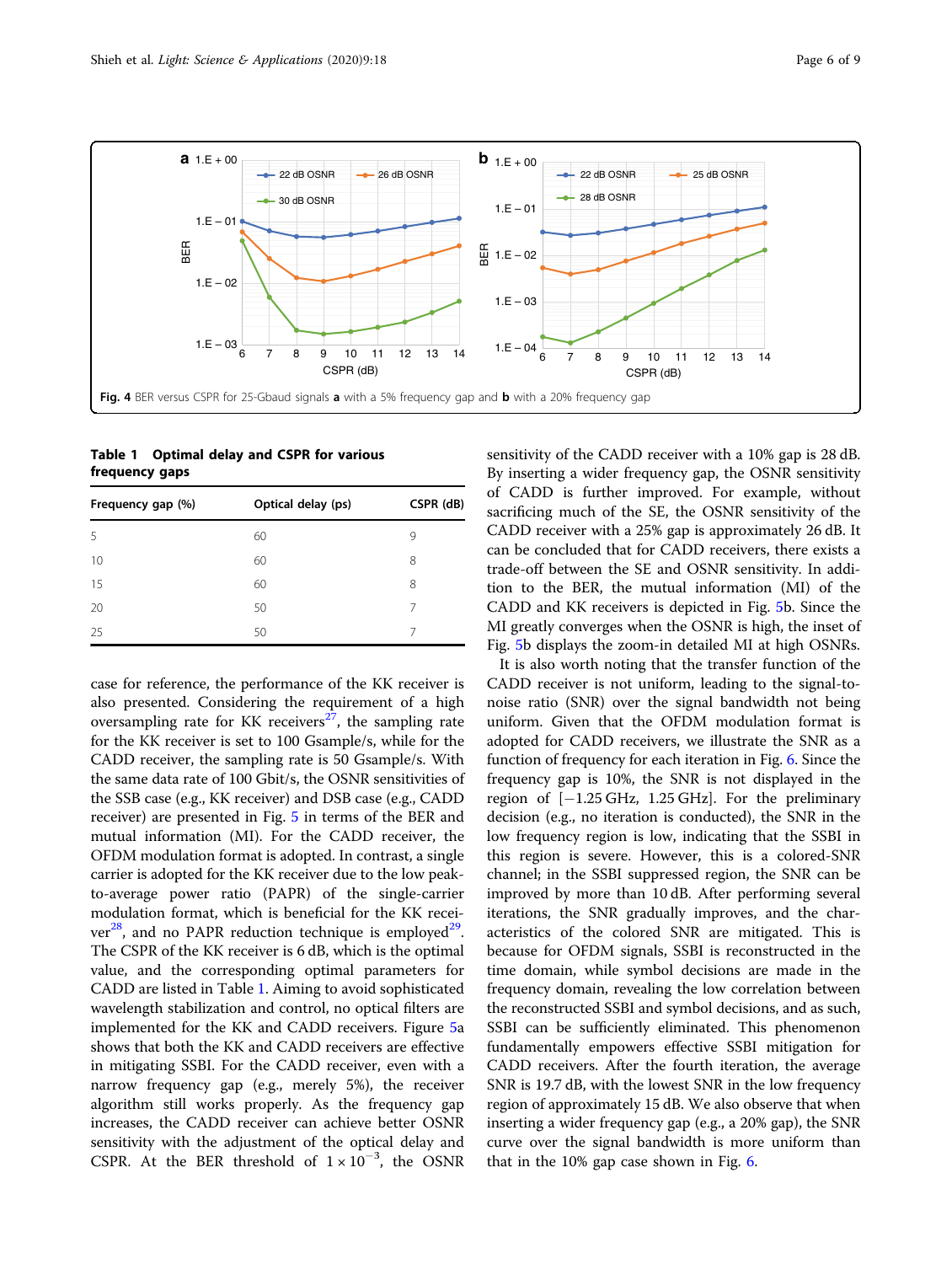<span id="page-6-0"></span>

Fig. 5 Back-to-back performance of the a OSNR sensitivity and b mutual information of CADD for various frequency gaps. The KK receiver is also included for reference



#### **Discussion**

After thoroughly studying the system performance of CADD, we are in a good position to reproduce the comparison between different coherent and direct detection schemes presented in ref.  $\frac{30}{2}$  $\frac{30}{2}$  $\frac{30}{2}$  using some relevant cost metrics, as shown in Table 2. For a fair comparison, we also assume that all the detection schemes aim to achieve 200 Gb/s per polarization per wavelength at an OSNR of 30 dB. In our view, the optoelectronic bandwidth and whether a coherent laser is required are the two most important contributing factors to the implementation cost of photonic integrated circuits. As shown in Table 2, coherent homodyne detection outperforms all the other modulation formats in the bandwidth requirement. Although it requires twice as many components as coherent heterodyne detection, the reduced electrical bandwidth for homodyne detection is such a predominant advantage that all the field-deployed coherent systems use the homodyne architecture. Similarly, in the direct detection domain, although CADD requires more components,

|                | Table 2 Cost metrics of the 200-Gb/s net interface rate |
|----------------|---------------------------------------------------------|
|                | per wavelength per polarization detection system with   |
| field recovery |                                                         |

| <b>Modulation format</b>     | BW per<br>ADC (GHz) | Requirement of<br>stable lasers | Number<br>of ADCs |
|------------------------------|---------------------|---------------------------------|-------------------|
| Coherent (homodyne)          | 9.7                 | Yes                             | $\mathcal{P}$     |
| Coherent (heterodyne)        | 19.4                | Yes                             |                   |
| $\mathsf{CADD}^a$            | 16.0                | No                              | 3                 |
| <b>KK</b> b                  | 31.6                | No                              | 1                 |
| Stokes <sup>c</sup>          | 25.1                | No                              | 3                 |
| Gapped SSB <sup>d</sup>      | 50.2                | No                              |                   |
| Interleaved SSB <sup>e</sup> | 50.2                | No                              |                   |

This table is reproduced from ref.  $30$  and the OSNR is set to 30 dB

<sup>a</sup>A 10% frequency gap is employed for the CADD receiver, with a CSPR of 8 dB<br><sup>b</sup>The CSPR is 6 dB for the KK receiver<sup>[19](#page-8-0)</sup>

<sup>c</sup>For the Stokes receiver<sup>13</sup>, modulated signals are in the X polarization, and the Y polarization is occupied by the carrier, with a CSPR of 0 dB. Since this comparison table is based on single polarization, while both polarizations are loaded with either signals or the carrier for the Stokes receiver, we include a multiplication factor of 2 for the bandwidth. In other words, all the bandwidths should be reduced by half when two polarizations are used to obtain the same net interface rate

<sup>d</sup>The frequency gap is as wide as the signal bandwidth, and the CSPR is 0 dB for the gapped SSB scheme<sup>[15](#page-8-0)</sup>

eOdd-numbered subcarriers are loaded with signals, and even-numbered subcarriers are null. The CSPR is 0 dB for such an interleaved SSB scheme<sup>3</sup>

due to the unique capability of detecting DSB signals, the required electrical bandwidth for CADD is reduced by almost half, and therefore, it is greatly positioned to be implemented in photonic integrated circuits. The advantage of CADD over the KK receiver is analogous to that of homodyne over heterodyne receivers in coherent detection. As such, we believe that our proposed receiver architecture opens a new class of direct detection schemes that are suitable for photonic integration analogous to homodyne receivers in coherent detection.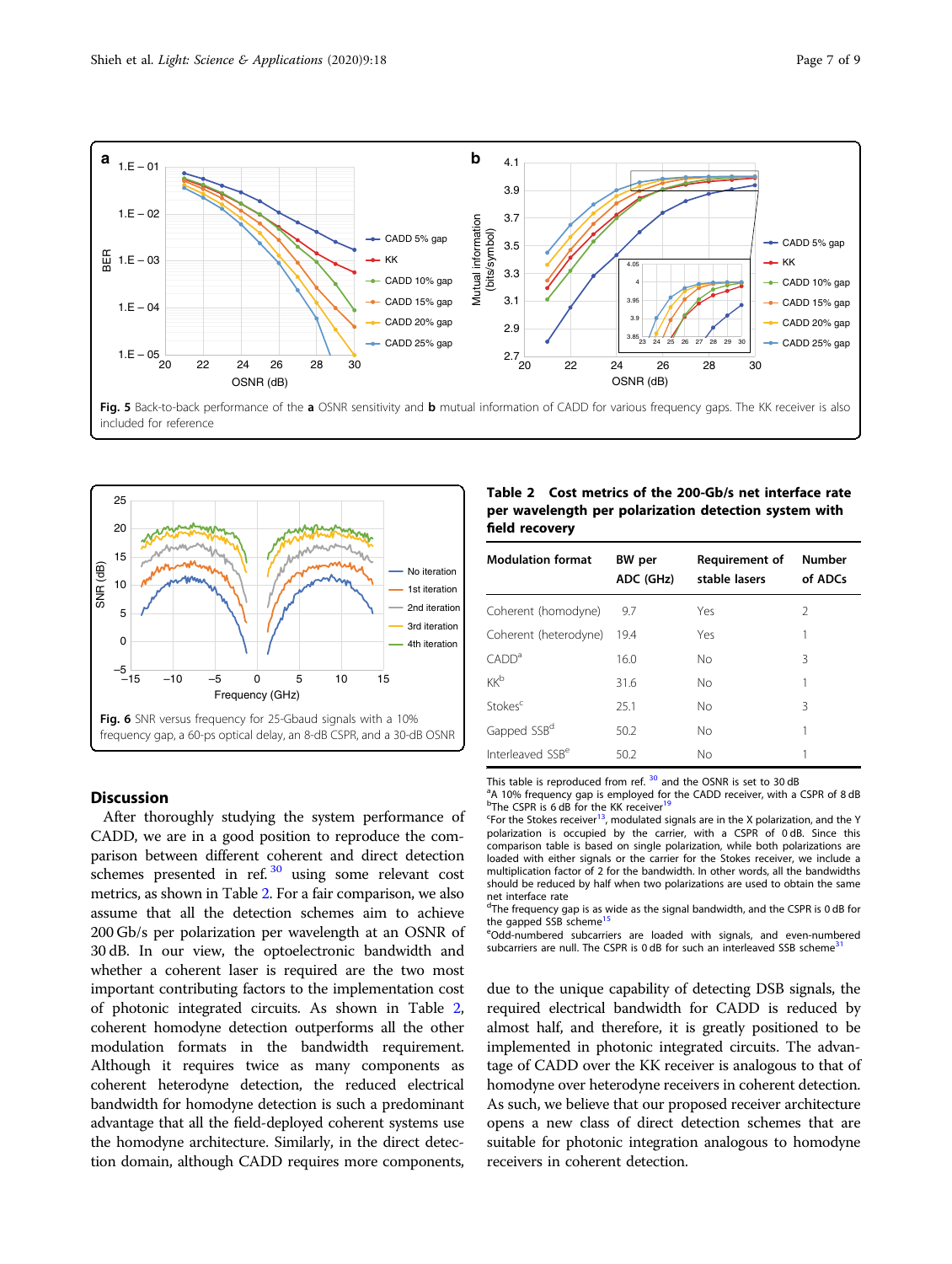<span id="page-7-0"></span>

In summary, we have proposed a novel receiver scheme called CADD to recover the field of IQ modulated DSB signals via direct detection. CADD enables digital compensation of chromatic dispersion and almost doubles the electrical SE of KK or IC receivers. The transfer function of the CADD receiver is theoretically analyzed. It is shown that SSBI can be judiciously suppressed by taking advantage of the transfer function and further mitigated via iterative cancellation. Several key parameters, including the optical delay, frequency gap, and CSPR, are discussed and optimized. Additionally, the receiver sensitivity of CADD is presented, showing that the CADD receiver is robust to CD. This is the first realization of the field recovery of complexvalued DSB signals via direct detection with a low receiver bandwidth at almost half of the baud rate.

#### Materials and methods

The unique and key characteristics of the CADD receiver lie in the transfer function  $H(f)$ . It follows from Eq. ([7](#page-2-0)), when  $f_1 = 0$ , 1, 2, etc., that SSBI and noise can be severely enhanced when the transfer function  $H(f)$  approaches zero. An inserted frequency gap can prevent such distortion enhancement in the vicinity of zero frequency (e.g.,  $f_{\tau} = 0$ ). However, the null point is inevitable for  $f_1 = 0$ , 1, 2, etc. Hence, it is desirable to select an optical delay  $\tau$  to avoid the null point being located inside the spectrum of the modulated signals. We set the optical delay  $\tau$  to 50 ps and depict the transfer function  $H(f)$  in Fig. 7.

The magnitude of the transfer function equals zero at some specific frequencies. For example, at the frequencies of 0 and ±20 GHz, the magnitude of the transfer function is zero, leading to severe enhancement of SSBI distortions and noise. SSBI suppression is defined as  $|H(f)| > 1$ ; for example, in the frequency regions of [−16.6 GHz, −3.4 GHz] and [3.4 GHz, 16.6 GHz], SSBI is suppressed.

To identify the system performance using the CADD receiver, we conduct a numerical simulation of a 25- Gbaud 16QAM signal using a commercial MATLAB program. Since the SNR is colored, OFDM signals are used for the simulation. The system parameters for OFDM are as follows: OFDM size of 1000 (in general, it should be a power of 2; here, we choose the subcarrier number of 1000 to facilitate the 5−25% frequency gap to obtain an integer number of percentage), subcarrier spacing of 25 MHz, and no use of a cyclic prefix. Before being fed into our proposed CADD receiver, additive white Gaussian noise is added to the signal to simulate optical noise. The bandwidth of both the single-ended and balanced photodetectors is set to 25 GHz, and the receiver sampling rate is 50 Gsample/s. For the BER computation, 320 OFDM symbols corresponding to 1,280,000 bits are collected with direct error counting.

#### Acknowledgements

We would like to thank the generous funding support from the Australian Research Council (ARC) via Discovery Projects DP150101864 and DP190103724.

#### Author contributions

W.S. conceived the idea and supervised the project. C.S. contributed to the algorithm and simulation, and H.J. contributed to the simulation. All authors discussed and contributed to the paper.

#### Conflict of interest

The authors declare that they have no conflict of interest.

Received: 5 November 2019 Revised: 18 January 2020 Accepted: 20 January 2020 Published online: 10 February 2020

#### References

Winzer, P. J. & Essiambre, R. J. Advanced optical modulation formats. Proc. IEEE 94, 952–985 (2006).